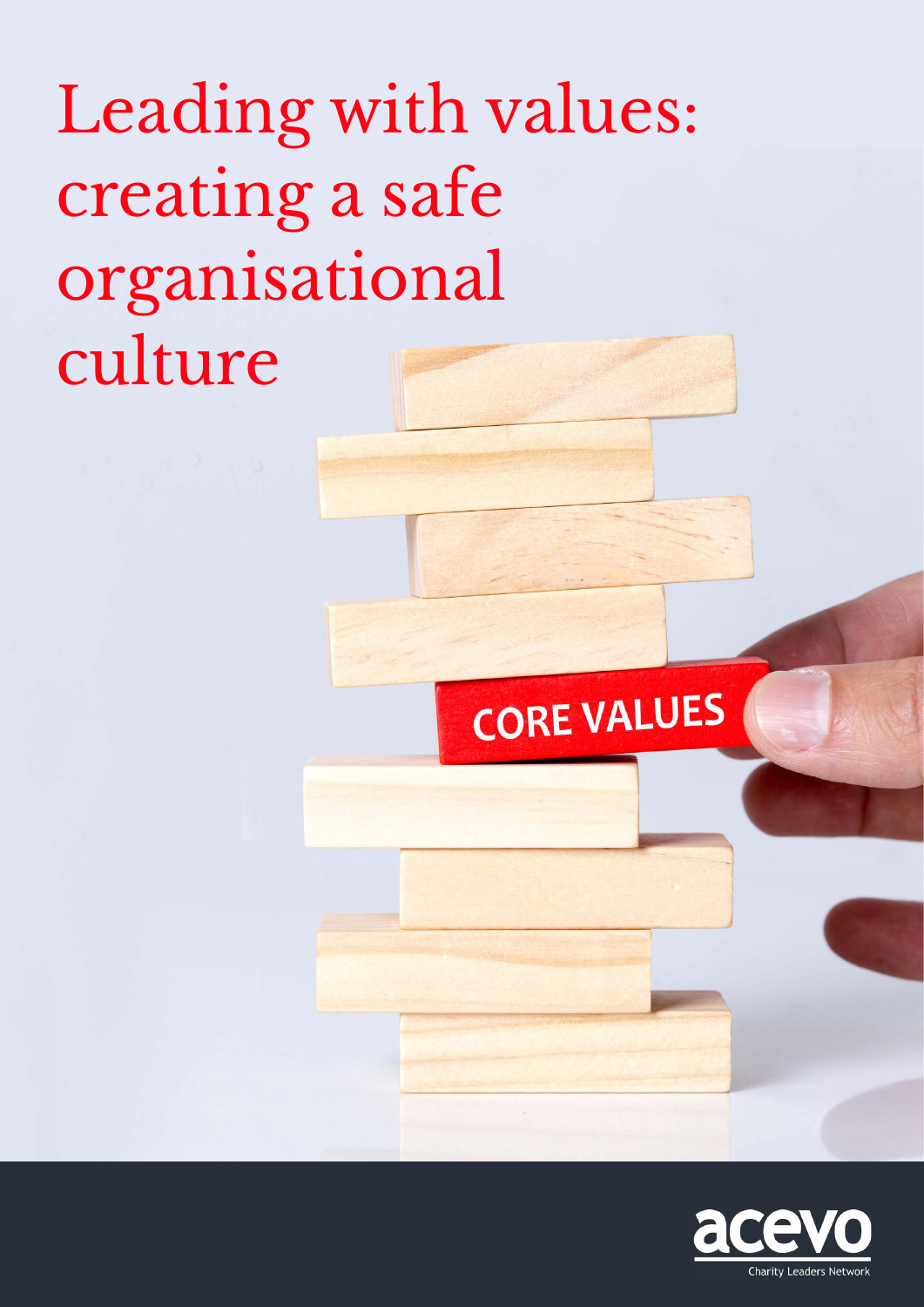## **Leading with values: creating a safe organisational culture**

## **Contents**

| Executive summary                                                  |    |
|--------------------------------------------------------------------|----|
| Introduction                                                       | 3  |
| Scope                                                              | 4  |
| Definitions                                                        | 4  |
| Creating and leading a safe culture                                | 5  |
| Challenges and barriers to achieving a safe organisational culture | 8  |
| Working towards better leadership together                         | 12 |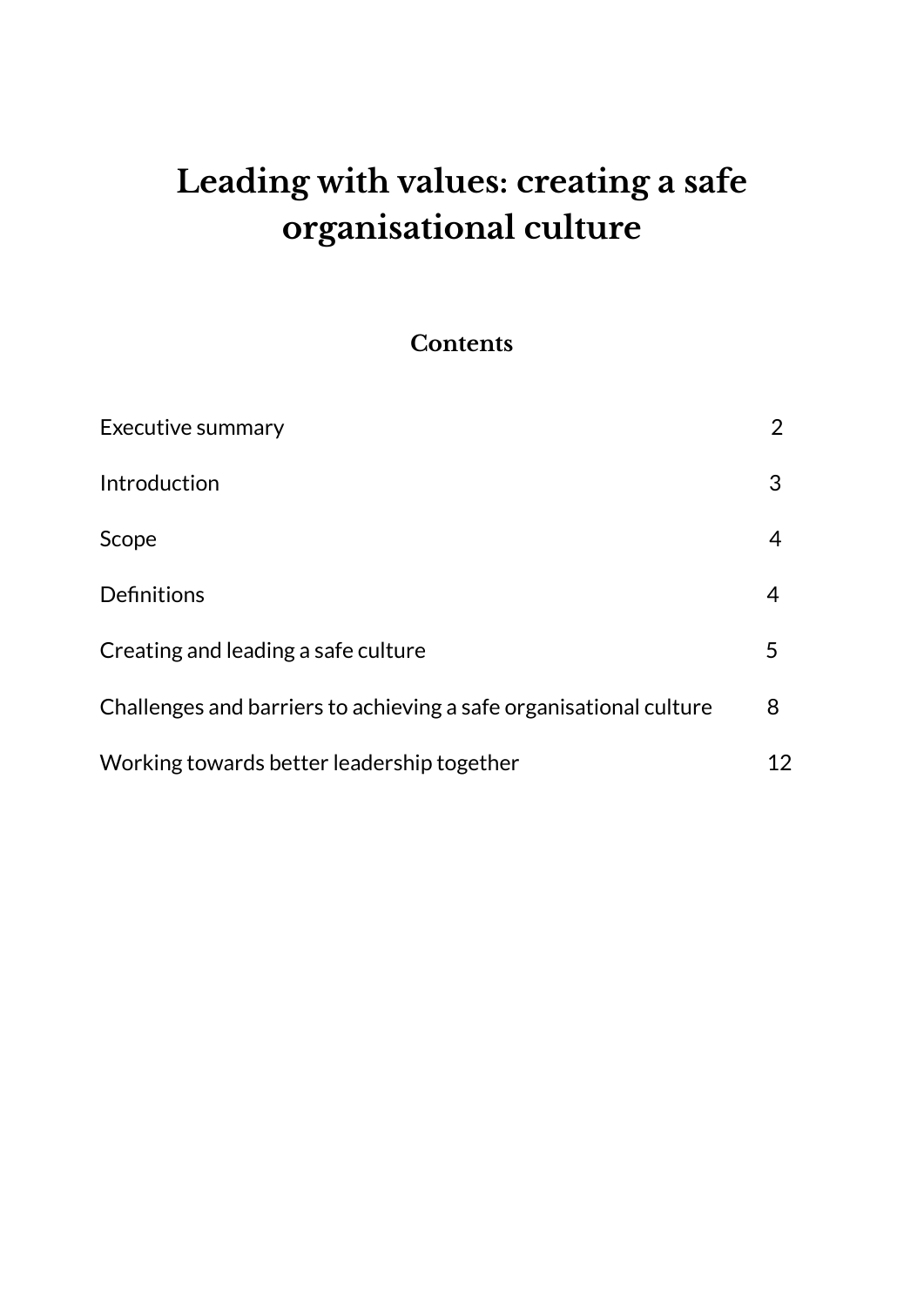### **Executive summary**

This report is part of a cross-sector tiered project developed in response to the Charity Commission's domestic charity safeguarding summit. The summit was held in March 2018 in response to reports of harassment, abuse and exploitation in the charity sector. The project is led by ACEVO and NCVO covering leadership and culture respectively.

This report highlights three pillars of moral leadership that will enable leaders to create safe workplace cultures in which unacceptable, abusive or bullying behaviour is dealt with before it can escalate. The pillars are:

#### **1. Being values led**

Values must be authentic, relevant to the work of the charity and resonate with the staff team. Values should be the golden thread that runs through all decision making in the charity.

#### **2. Modelling ethical behaviour**

Culture is modelled from the top and created through action. Leaders cannot just tell people what is important: members of the team will decide that based on what they see the leader do and by what happens within the charity.

#### **3. Nurturing a culture of continuous improvement**

Leaders should encourage open, honest, constructive conversations about areas of disagreement which will enable each staff member to feel that their voice is valued and listened to. This will create a culture in which staff and volunteers are not afraid to challenge the status quo.

As well as outlining what good leadership looks like for charity leaders, the report provides suggestions as to how funders, the Charity Commission and government can model behaviour that facilitates an operating environment that does not inadvertently encourage or reward poor leadership.

The report finishes with recommendations designed to support the development of safe cultures across the entire charity sector.

**Recommendation 1:** As part of the civil society strategy, the government should announce the creation of a safeguarding centre of excellence. The centre should include reinstating the **[Safe Network](https://www.nspcc.org.uk/what-we-do/news-opinion/safe-network-service-closes/)** training programme and the development of a programme of values-led leadership training.

**Recommendation 2:** Research is commissioned that examines the state of leadership in the charity sector, with a specific focus on understanding how bullying cultures are created and sustained in charities. This research should centre on the voices and experiences of those that have experienced harm or abuse.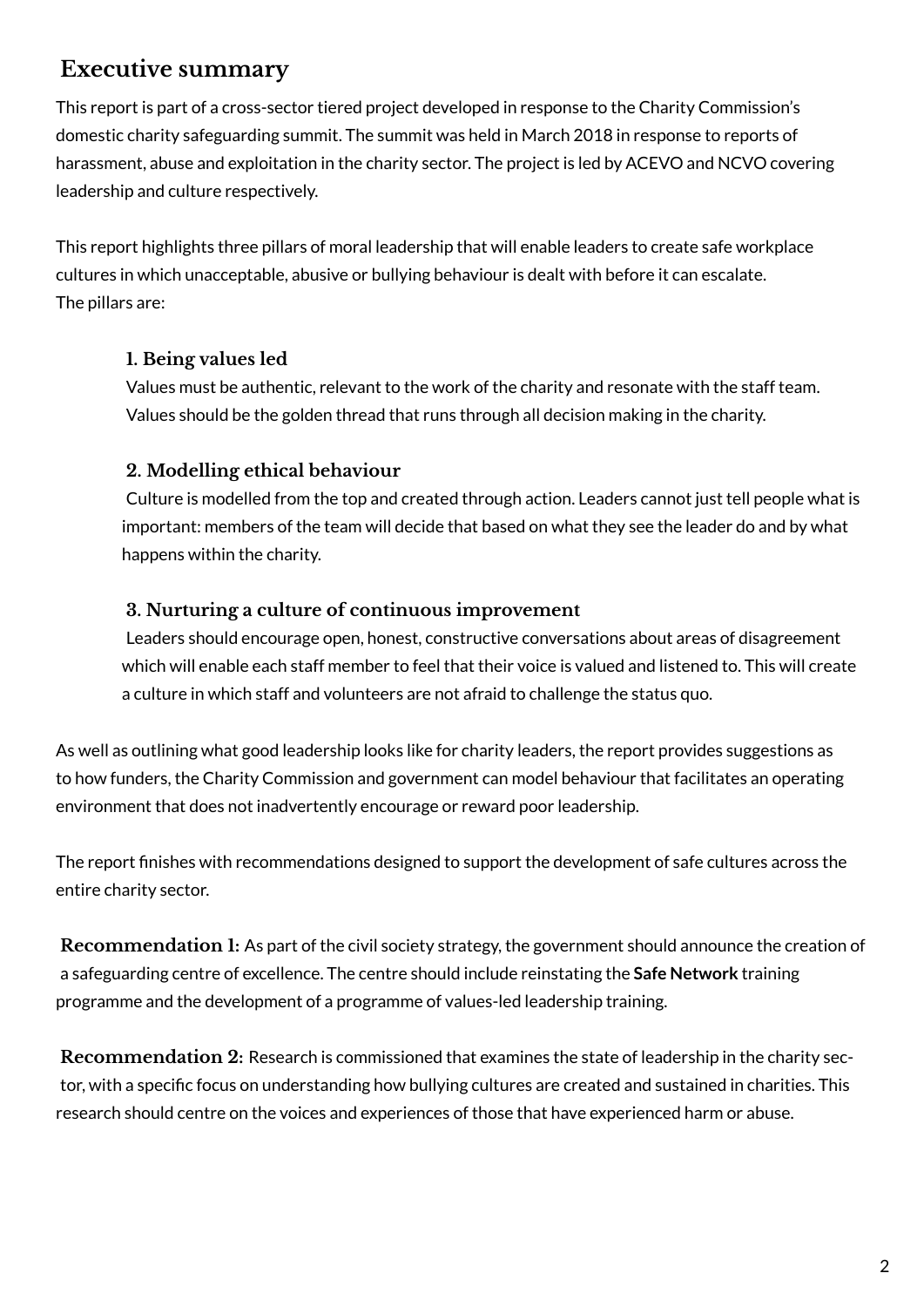## **Introduction**

On 9 February 2018 the Times reported that, in 2011, a number of Oxfam employees based in Haiti were dismissed and others resigned for behaviour that included using prostitutes in Oxfam premises, downloading pornography and bullying<sup>1</sup>. At the time of the incidents, Oxfam conducted an investigation and released a statement confirming that six staff had been fired or had resigned due to misconduct that involved abuse of power and bullying<sup>2</sup>. However the exact details of the allegations were not released until after the Times report in 20183.

Shortly after the initial report on Oxfam, reports of sexual harassment and bullying taking place in other international charities were published in the media<sup>4</sup>. These reports understandably raised concerns about the extent and management of incidents of harassment, bullying and safeguarding in the charitable sector.

Speaking on The Andrew Marr Show shortly after the Times published its story on Oxfam, the Secretary of State for International Development, Penny Mordaunt, said:

**"I'm very clear; it doesn't matter if you've got a whistleblowing hotline. It doesn't matter if you've got good safeguarding practices in place. If the moral leadership at the top of the organisation isn't there then we cannot have you as a partner."5**

Within the charity sector there has been broad agreement and recognition that robust, thorough safeguarding policies are essential. However to be utilised effectively they must exist in the right culture. If there is an organisational culture of unaccountability, indifference, bullying or aggression then even the best policies will be at best under-utilised and at worst meaningless.

Safeguarding is everyone's responsibility but leaders have the added responsibility of creating the culture needed for safeguarding policies to be implemented. A global review of safeguarding policies by 14 agencies found that:

#### **"The most critical gap in organisation support to PSEA [protection from sexual exploitation and abuse] is that of visible senior management leadership…"6**

Leadership is required to promote the organisation's values, communicate policies, resource safeguarding and hold managers to account on implementation and in respect of any breaches.

<sup>1</sup> The Times 'Oxfam in Haiti: 'It was like a Caligula orgy with prostitutes in Oxfam T-shirts' February 9 2018

<sup>2</sup> Third Sector 'Six Oxfam staff in Haiti found guilty of misconduct' 7 September 2011

<sup>3</sup> Oxfam GB 'Haiti investigation Final Report: Investigation Report, FRN5 – Haiti'

<sup>4</sup> The Daily Mail 'Oxfam GB and other aid charities pledge to eradicate unacceptable behaviour' 23 February 2018

<sup>5</sup> The Guardian 'Oxfam told to show moral leadership or lost funds' 11 February 2018

<sup>6</sup> Inter-Agency Standing Committee *Global Review of Protection from Sexual Exploitation and Abuse by UN, NGO, IOM and IFRC Personnel*  2010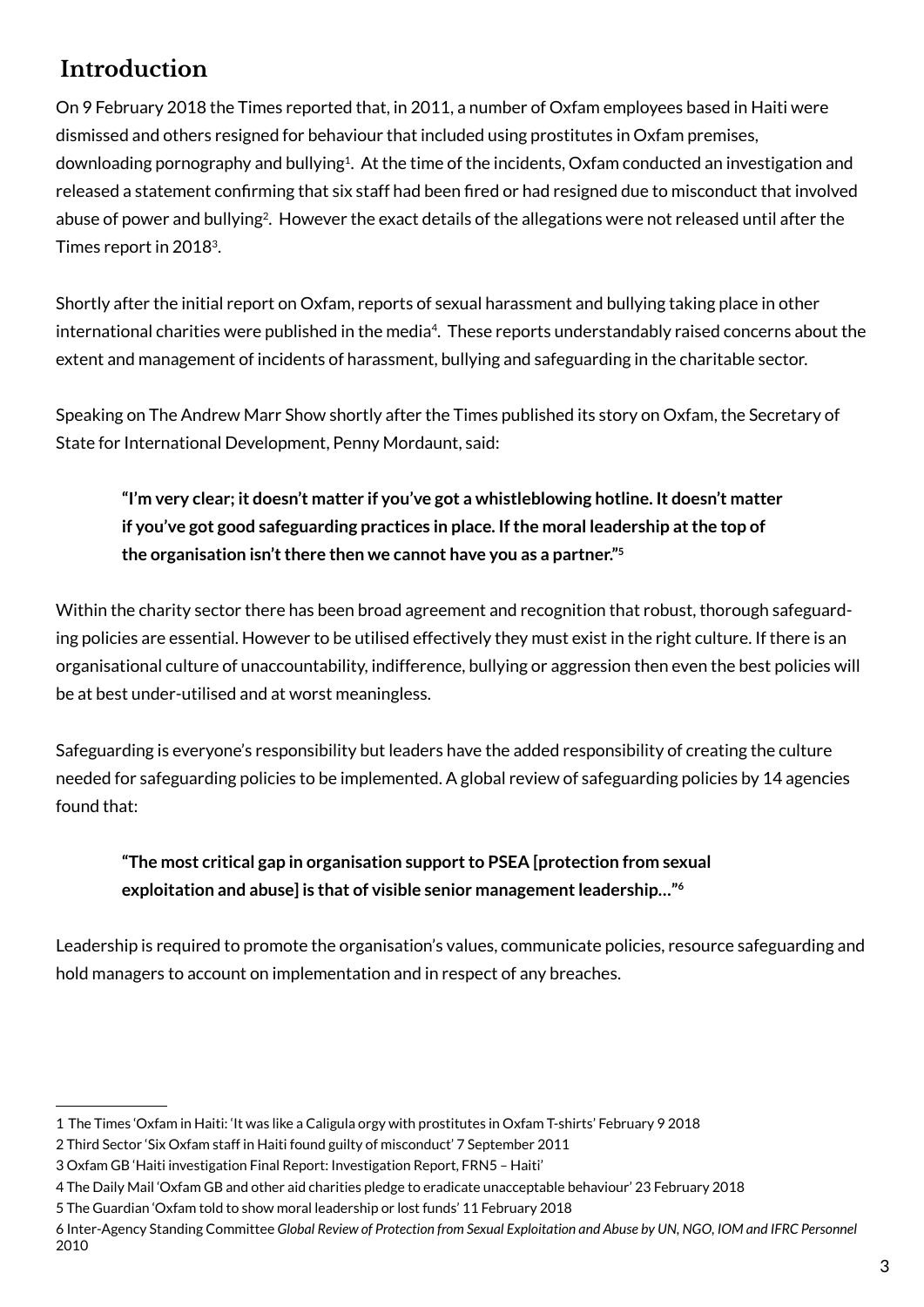Safeguarding is a key responsibility for charity trustees, and trustees are responsible for proactively safeguarding and promoting the welfare of their charity's beneficiaries<sup>7</sup>. Boards should support and encourage the CEO and senior leadership team to actively prioritise the creation and maintenance of a safe workplace culture that values the physical and mental wellbeing of all those that come into contact with the charity. Good leadership is an issue universal to all charities. As the majority of charities in England and Wales are small, 91% are solely dependant on volunteers, we recognise that any new practical recommendations must be proportionate to the resource available to small organisations.

#### **Scope of this work**

On 5 and 6 March 2018 the Charity Commission and the Department for International Development held two summits on safeguarding, the first focused on the international charity sector and the second on the domestic charity sector. A number of commitments were made by charity leaders at the summits with the aim of disseminating best practice and rebuilding public trust.

This report is an outcome from the summit focusing on the domestic charity sector, although the learning in it is transferable to the international sector. The purpose of this paper is to examine existing best practice on good leadership in safeguarding and provide guidance for charity leaders working to create a safe organisational culture.

At the end of the paper there are suggested actions for charity leaders, statutory bodies and funders that will help to create an operating environment which enables and encourages good leadership to thrive.

This paper details good leadership practice and should be viewed alongside the overarching principles laid out in NCVO's charity code of ethics.

#### **Definitions**

Charity leaders – members of the executive and non-executive leadership team within a charity. This includes the roles of trustee, chair and chief executive (or equivalent).

Safeguarding – refers to action taken to protect young people and adults at risk from harm, including all forms of exploitation, abuse and harassment.

Charity – generic term for organisations delivering charitable activity.

Beneficiary – anyone who benefits from the activity of the charity.

Safe culture – a culture free of harassment, bullying, abuse or unacceptable behaviour.

<sup>7</sup> Charity Commission 'Trustee safeguarding duties explained'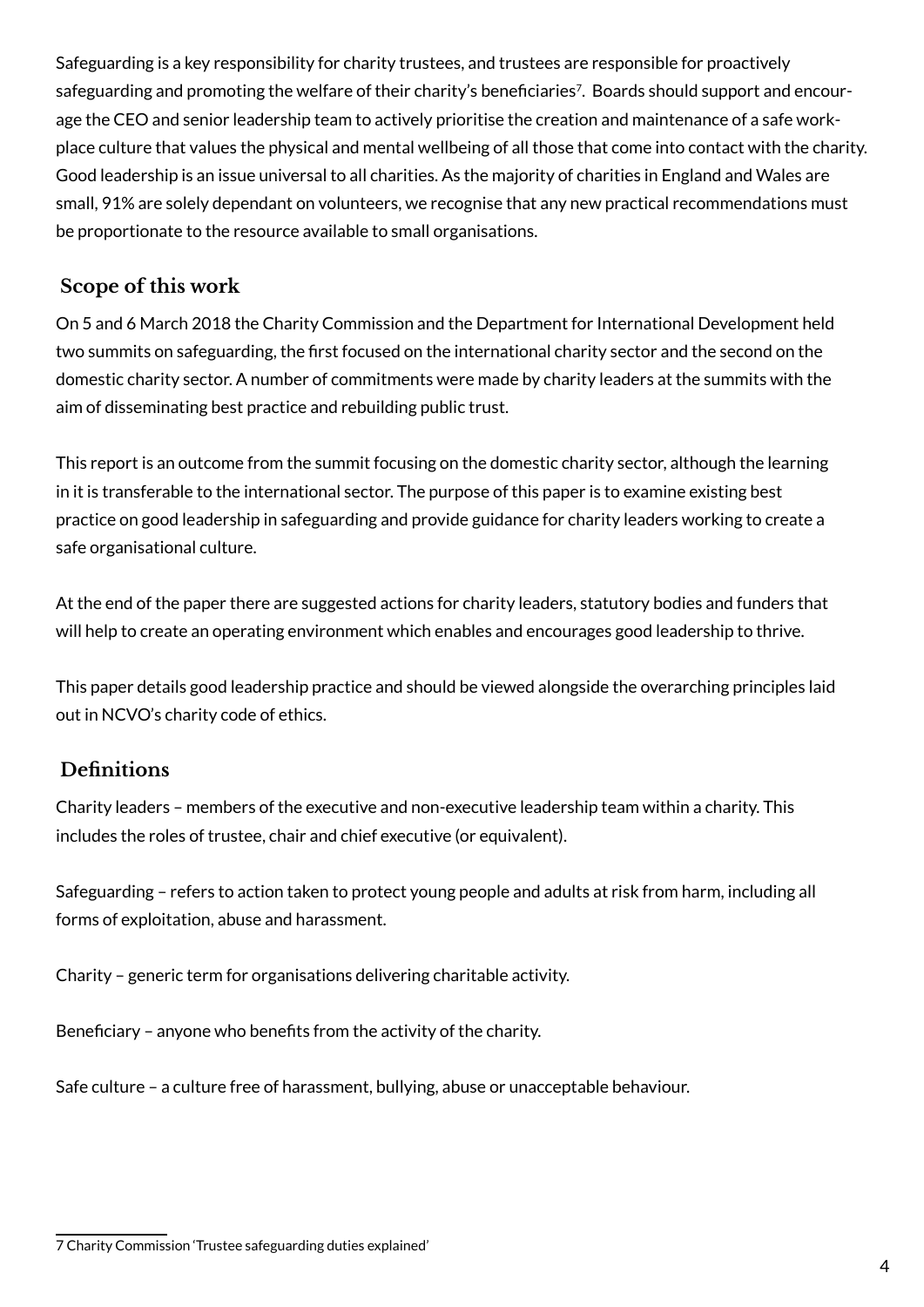## **Creating and leading a safe culture**

The Secretary of State for International Development, Penny Mordaunt, said that for a charity to partner with the Department for International Development (DFID) it has to have 'moral leadership'.<sup>8</sup> There is no one description or definition of moral leadership but it can broadly be categorised as having the following characteristics:

#### **1. Being values led**

- **2. Creating appropriate cultural norms by modelling ethical behaviour**
- **3. Focusing on openness, transparency and continuous improvement**

The other significant point in the Secretary of State's quote is the reference to moral leadership needing to come from 'the top of the organisation'9. Culture is collective but it is modelled, and disproportionately influenced, by the behaviour of those at the top.

In this section we will discuss how charity leaders can lead with morals to create a safe workplace culture. Minimising the risk of future incidents of serious harm and sexual abuse involves "changing the policy agenda from reactive risk management to a proactive focus on safety.10"

#### **1. Being values led**

Values are the core ethics or principles which a charity will abide by no matter what, and the foundation for creating a safe workplace culture. They must be authentic, relevant to the work of the charity and resonate with the staff team.

Once values have been set, they have to be lived. This means that they have to be clearly articulated, communicated internally and actively demonstrated in the conduct of all those working in a charity. Values should be the golden thread that runs through all decision making in the charity.

Leading based on values means using as many opportunities as possible to communicate and model the organisation's values. Staff and volunteers should be able to name the charity's values and understand what practical action they can take to uphold those values in their day to day work.

This process should start at recruitment and selection. In 2009 NSPCC produced 'Towards safer organisations'11, which discussed the benefits of value-based recruitment (VBR). VBR involves incorporating consideration of values and behaviours into the selection process.

<sup>8</sup> The Guardian 'Oxfam told to show moral leadership or lost funds' 11 February 2018 9 ibid

<sup>10</sup> McAlinden, A. 'Organisational sex offenders and institutional grooming' in Protecting children and vulnerable adults from abuse after Savile' Jessica Kingsley Publishers 2018

<sup>11</sup> Erooga, M. 'Towards safer organisations' 2009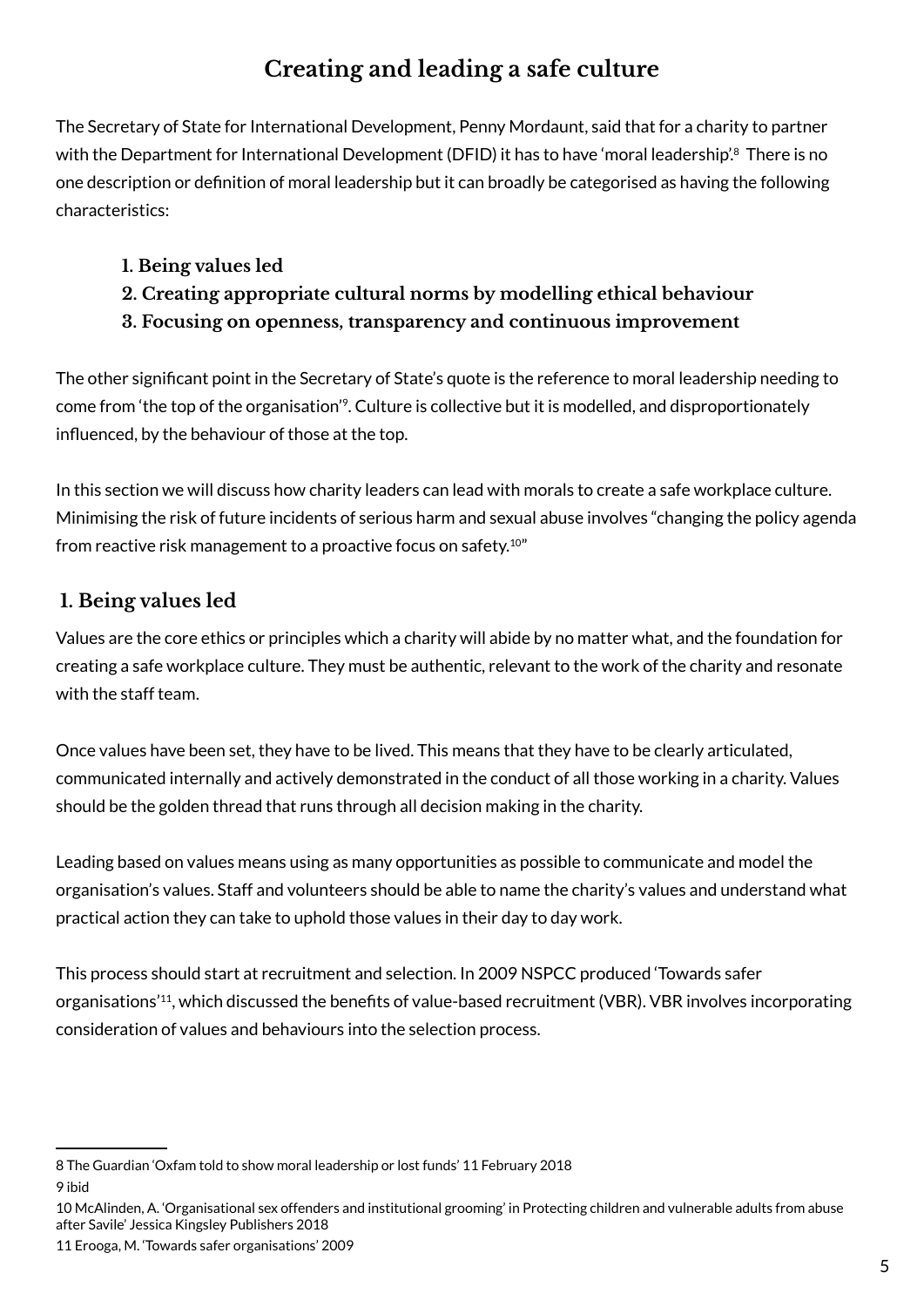For example at interview stage, rather than focusing on traditional competency based questions, a value-based interview will involve the assessment of motives, attitudes and behaviours against the charity's values<sup>12</sup>.

Prioritising, communicating and embedding values in everyday activity will build a culture in which individuals feel comfortable reporting or challenging behaviour that doesn't fit the charity's values. This kind of challenge will prevent cultural slippage<sup>13</sup>, in which low-level unchallenged breaches of values and boundaries can create a 'slippery slope' of boundary violations towards abuse<sup>14</sup>.

Embedding values and creating a culture based on values will not happen if the leadership is not role modelling those behaviours.

#### **2. Creating appropriate cultural norms by modelling ethical behaviour**

Every charity has a culture. Culture is "a pattern of shared values, norms, and practices that help distinguish one organisation from another"15, or more informally 'the way things are done around here.'

If a culture isn't consciously and decisively created by a charity's leaders then one will develop by itself over time. When a culture develops on its own there is a risk that it will be influenced and controlled by the norms, beliefs and experience of individuals rather than the values of the organisation. There is also a risk that a charity's secondary aims, such as generating income, will become more prominent than its primary aims, such as representing or supporting an individual or group of people.

Culture is created through action and this is why leaders have to model ethical behaviour. It is not enough to do a piece of work on values, put the values into policies and procedures and communicate them to staff but then take actions which counter those policies and values. How a leader chooses to use their time and distribute resources is noticed by the team. If safeguarding and safe culture is a top priority, efforts will be made to properly staff, equip and train those working in that area. On the other hand, if a leader says safeguarding is important, but those on the safeguarding team lack the resources and authority to take the action they need to, staff and beneficiaries will recognise this and cost or operational efficiency will be viewed as a greater priority.

Organisational messages and rules must be consistent and directly focused on the mission, vision and values of the charity. Beyond that, leaders must be visible and they must take action. Leaders cannot just tell people what is important: members of the team will decide that based on what they see the leader do and by what happens within the charity.

<sup>12</sup> Durkin, J. & Erooga, M. 'Savile and the National Health Service' IN 'Protecting children and vulnerable adults from abuse after Savile' Jessica Kingsley Publishers 2018

<sup>13</sup> Eastman, A. & Rigg, K. 'Safeguarding children: dealing with low-level concerns with adults' 2017

<sup>14</sup> Erooga, M. 'Thinking beyond a single type of organisational sex offender' IN 'Protecting children and vulnerable adults from abuse after Savile' Jessica Kingsley Publishers 2018

<sup>15</sup> Higgins, James M., Craig Mcallaster, Samuel C. Certo, and James P. Gilbert. Using Cultural Artifacts to Change and Perpetuate Strategy. Journal of Change Management, Vol. 6, No. 4, December 2006, pp. 397-415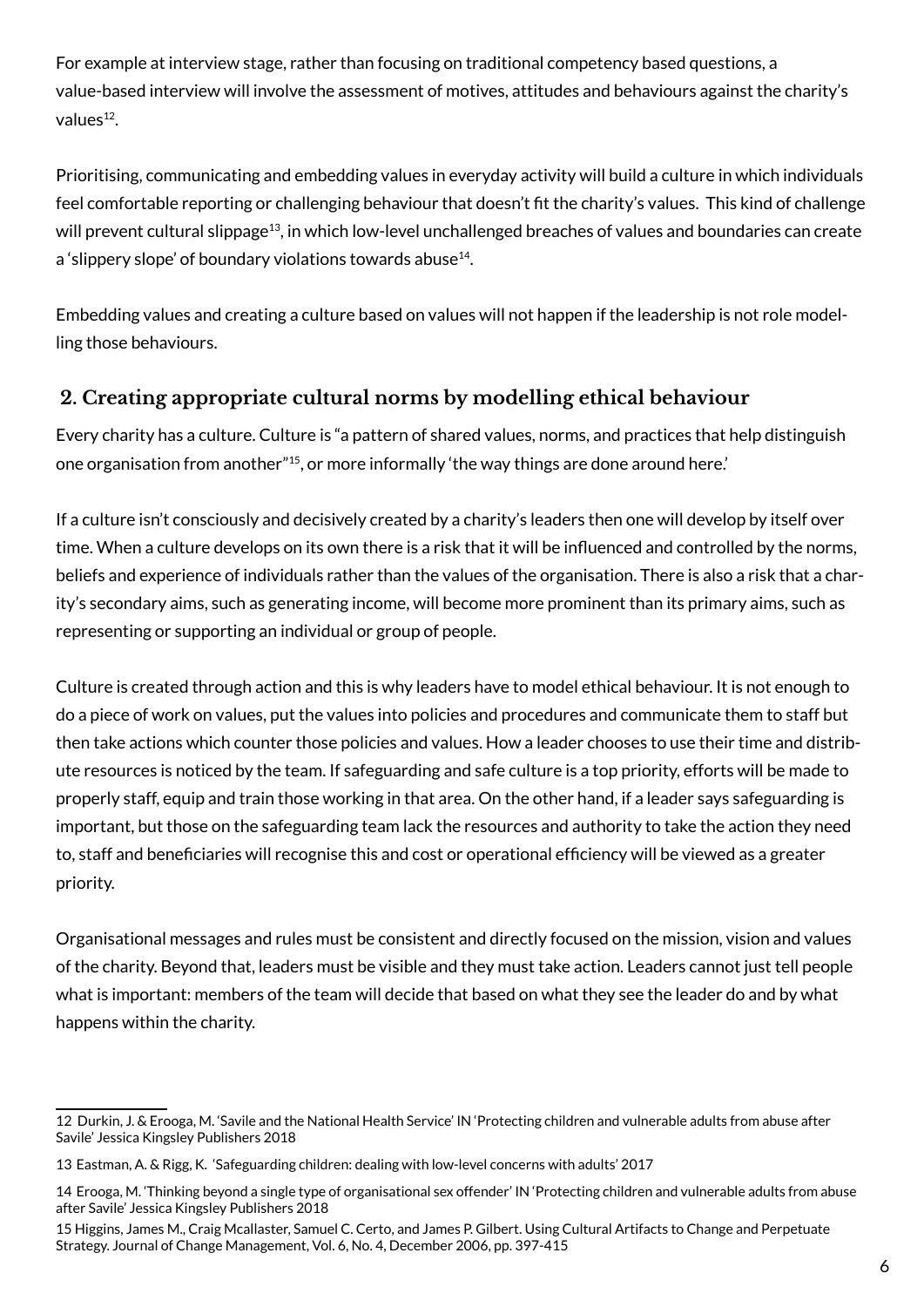#### **3. Nurturing a culture of continuous improvement**

Moral leaders recognise that there is always room for improvement, both within their charity and as leaders. The way the charity operates - its processes and services - are not set in stone. Leaders and staff are open to learning new ways of developing themselves and the organisation they lead.

Moral leaders invest in developing the capability of others through coaching, development and training. In relation to safeguarding, leaders should articulate the creation of a safe workplace as an ongoing learning process, and not something individuals have succeeded at or failed at. Removing binary language of success or failure and developing an open culture of learning, not one of blame, will empower individuals to challenge unacceptable behaviour and cultural slippage.

When mistakes are made, leaders should facilitate an open reflection on the mistakes and discuss what action will take to subsequently address those problems. Equally important is highlighting examples of good practice and encouraging those that are doing well in the charity.

Leaders should encourage open, honest, constructive conversations about areas of disagreement which will enable each staff member to feel that their voice is valued and listened to. This will create a culture in which staff and volunteers are not afraid to challenge the status quo.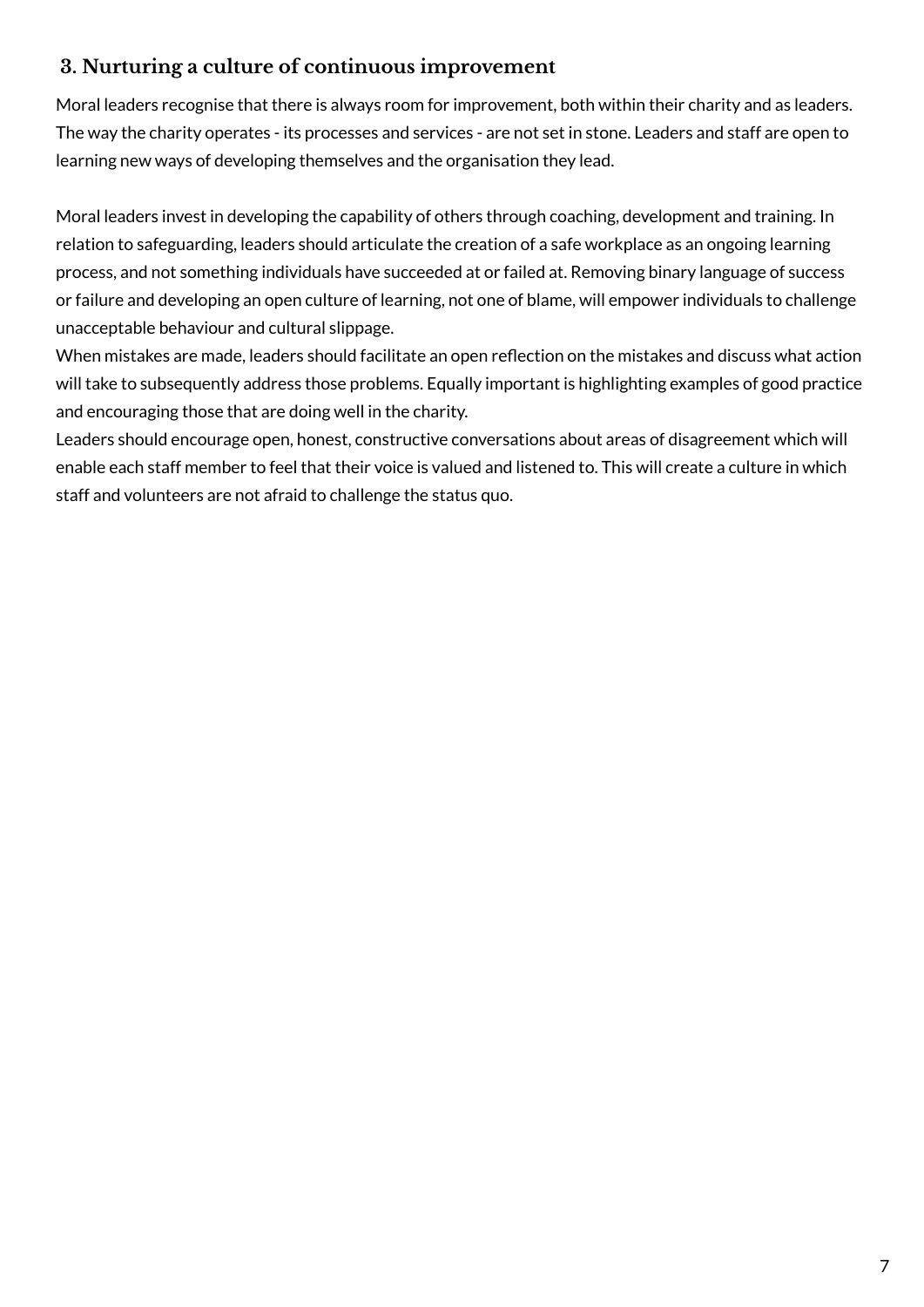## **Challenges and barriers to achieving a safe organisational culture**

#### **Structural and situational frameworks**

Structural challenges are the processes, behaviours and attitudes that are embedded in society and contribute to inequality. Leaders need to be aware of the structural and situational frameworks that can increase risk in order to mitigate risk effectively.

#### **Gender inequality**

The fact that the majority of the reports of misconduct and abuse that have emerged over the last six months involve a female victim and a male perpetrator could not and should not be ignored. In a study by Report the Abuse looking at humanitarian experiences with sexual violence, 89% of survivors were female and 92% of perpetrators were male.<sup>16</sup> Gender based abuse and gender inequality are global problems, and they are endemic in the UK. Last year in the UK 85,000 women were raped<sup>17</sup>, 360 children were trafficked for sexual exploitation<sup>18</sup> and 1 in 4 women in the UK will experience domestic abuse in their lifetime.<sup>19</sup>

Charities should be held to a higher account because they are values led, but they are part of society, not removed from it. This means that at times there will be inequality, and gender based abuse within charities. Recent reports need to be framed within a wider context of violence against women and girls, in which one of the main barriers to reporting is a culture where harassment by people who abuse their position of power is the norm.

Research looking at sexual assault in the humanitarian sector reported harassment and abuse occurring in contexts in which a macho form of masculinity is dominant. This form of masculinity is often both sexist and homophobic.20

Leaders working to create a safe and equitable workplace culture need to be aware and acknowledge the inequality that exists within the society they operate in if they are going to take a lead in changing it.

#### **Lack of diversity in senior leadership positions**

Like the public and private sectors, there is a lack of diversity at senior leadership and board level in the charity sector. A lack of diversity can lead to groupthink, a psychological phenomenon in which a group of people strive for consensus, often setting aside their own beliefs and adopting the opinion of the rest of the group. Groupthink is more likely to occur in groups where people share a similar background and experiences. When groupthink occurs, uniformity and consensus are valued over openness and constructive challenge. This approach is the antithesis of moral leadership.

17 [https://rapecrisis.org.uk/statistics.php](https://rapecrisis.org.uk/statistics.php%20)

19 [https://www.refuge.org.uk/our-work/forms-of-violence-and-abuse/domestic-violence/domestic-violence-the-facts/](https://www.refuge.org.uk/our-work/forms-of-violence-and-abuse/domestic-violence/domestic-violence-the-facts/%20)

<sup>16</sup> Norbert, M 'Humanitarian experiences with sexual violence: Compilation of two years of report the abuse data collection' Report the Abuse 2017

<sup>18</sup> [https://www.nspcc.org.uk/preventing-abuse/child-abuse-and-neglect/child-sexual-exploitation/child-sexual-exploita](https://www.nspcc.org.uk/preventing-abuse/child-abuse-and-neglect/child-sexual-exploitation/child-sexual-exploitation-facts-and-statistics/)[tion-facts-and-statistics/](https://www.nspcc.org.uk/preventing-abuse/child-abuse-and-neglect/child-sexual-exploitation/child-sexual-exploitation-facts-and-statistics/)

<sup>20</sup> Mazaruna, D and Donnelly, P. 'STOP the sexual assault against humanitarian and development aid workers' 2017 Tufts University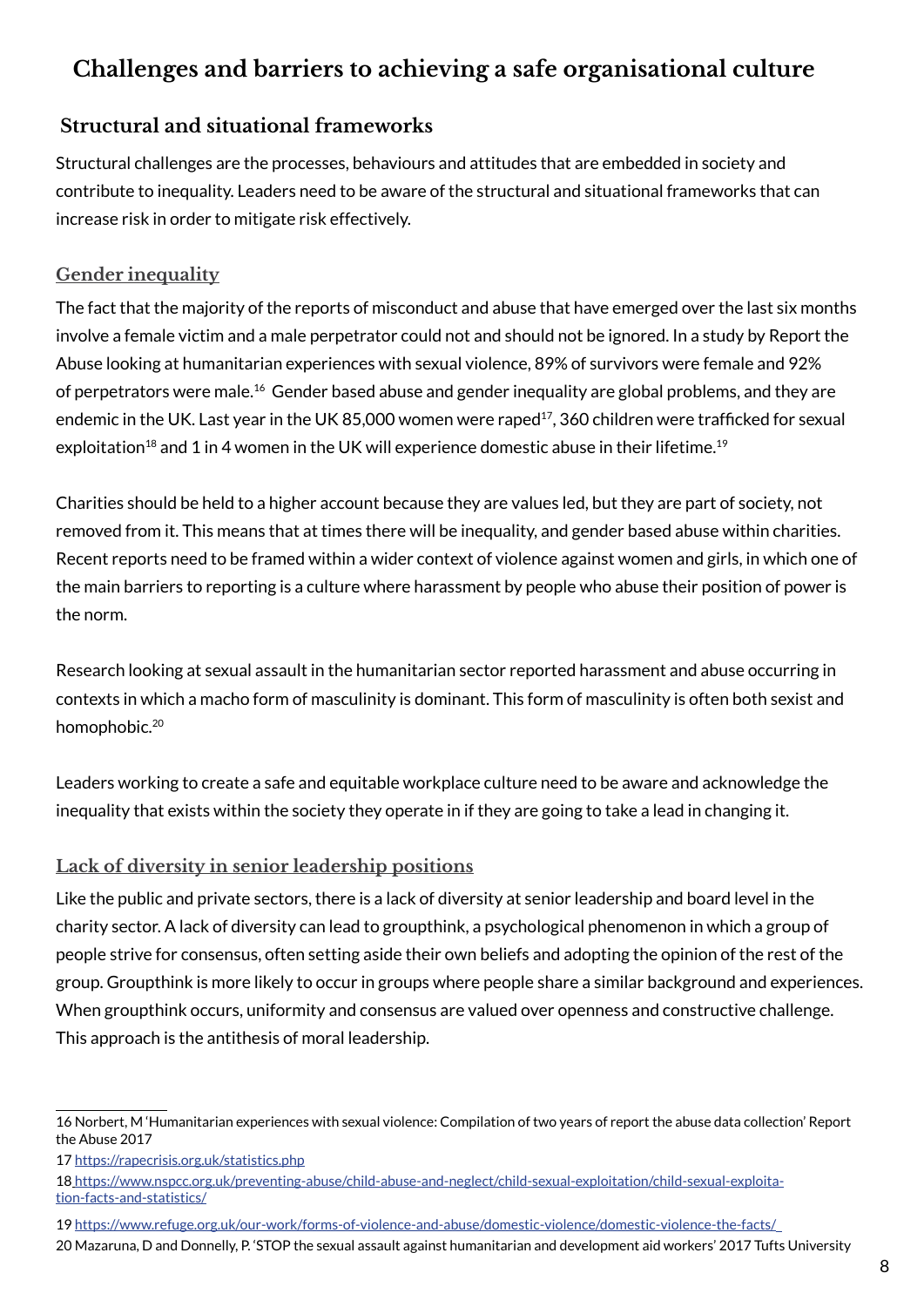#### **Imbalance of power**

Abuse and harassment is often linked with imbalance of power. Charity leaders should assess the situations in their charity where there is an imbalance of power and take action to reduce risk. For example, when one group has control of goods or services that are needed by another, or when one group or person has money that another needs. Imbalances of power create conditions in which that power can be used to exploit, harm or harass another. Where power imbalances are identified, consideration should be given as to how power can be more evenly distributed and how to mitigate the risk of misuse of power.

#### **Models of leadership**

The images of strong authoritative leaders have deeply gendered and hierarchical roots and are embedded in many societies' understandings of the kinds of leadership needed to bring about lasting change. This can include the definition of the leader as an individual, as a hero, as the person who creates and directs change. However new models of leadership focusing on collaboration, generosity, transformation and empowerment have started to come to the fore in recent years. Leaders seeking to create a safe, open culture should commit to learning about alternative models of leadership based on inclusive structures which seek to work collectively and mobilise others.

ACEVO believes that leadership is based on relationships, connections, authenticity, growth, commitment, trustworthiness and the desire to improve; it comes from both the head and the heart. Good leaders are:

- 1. Authentic
- 2. Open, honest communicators
- 3. Teachers. They drive talent and growth in their workforce
- 4. Influencers. They inspire an innovative workforce
- 5. Value driven and prioritising positive employee behaviour
- 6. Reflective and self-aware

#### **Sector specific barriers**

There is never an excuse for poor safeguarding practice and the sector has recognised that work needs to be done in order to ensure that the best practice that exists in most of the sector is universally adopted.

In order to enable and facilitate good leadership behaviour there needs to be an open conversation and shared understanding between the government, the Charity Commission, funders and charities of the operational environment in which charities are working in. This should include consideration about the challenges/barriers created by the operating environment that hinder good leadership and can be perceived as rewarding bad leadership practice.

#### **Public perception**

The public demonstrates a cognitive dissonance in some of its reactions to charity activity. The public quite rightly wants charities to be more transparent but reacts badly to disclosures of failures. Equally there is a lot of focus on as much money as possible going to the frontline without a sufficient understanding of the critical role of many 'back office' functions.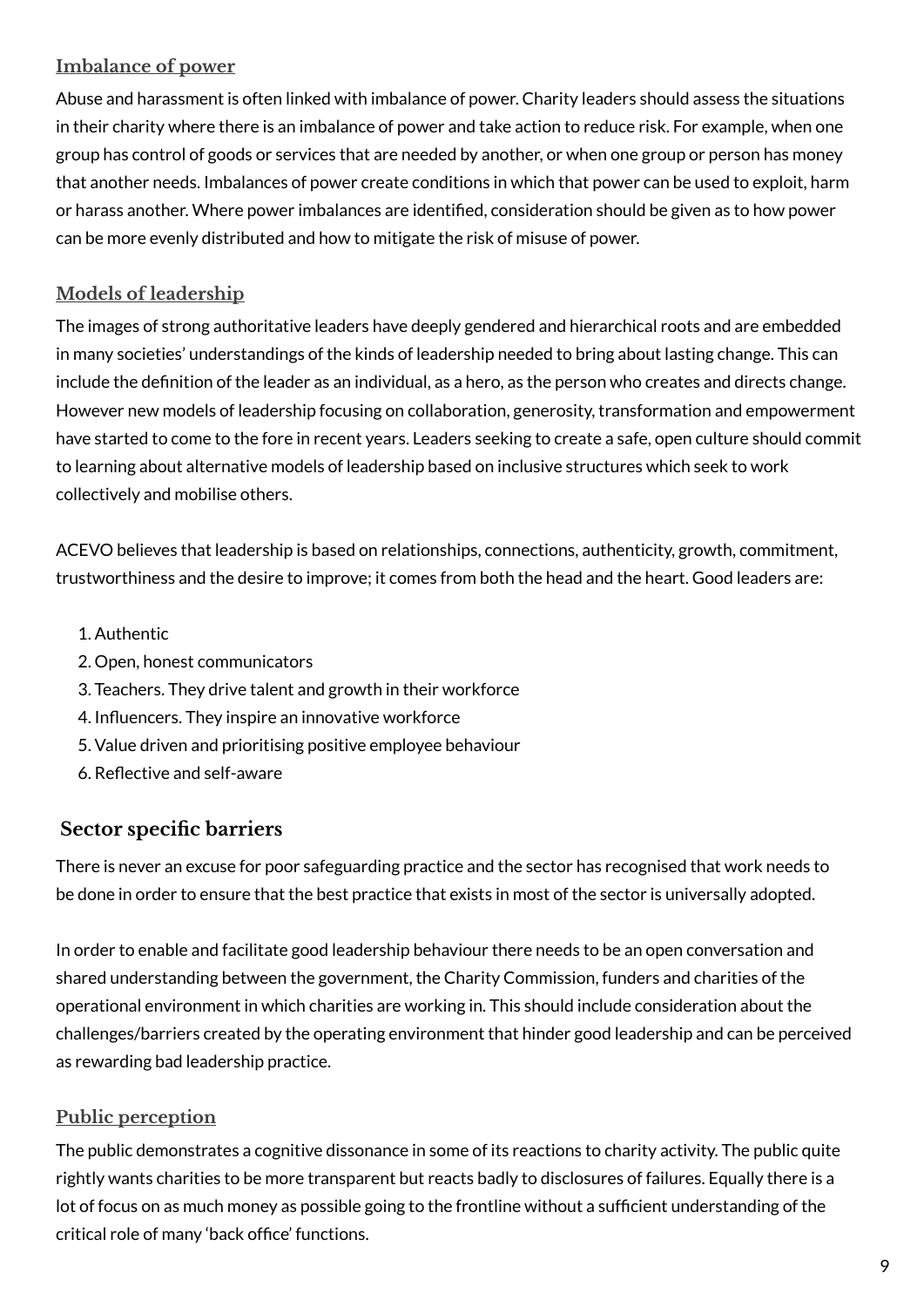#### **Increased demand and reduced funding**

The Social Landscape Report 2017 found that 80% of charity services said demand for their services had risen and 85% of charities expect demand for services to increase in the next year. More than a quarter of charities have in the past 12 months either reduced staff numbers (29%) or reduced frontline services delivered (28%).<sup>21</sup>

Since 2010 there have been changes in the way local and national government funds charities. There has been a move away from grants and an increase in commissioning and procurement. The commissioning and procurement process has been criticised by charities who argue that small, specialist, community led organisations are often overlooked in favour of larger, less specialist national organisations, and that awarding decisions have been disproportionately focused on cost, causing a race to the bottom.

#### **Small training budgets**

73% of registered charities in England and Wales have an annual income of below £100,000.22 This means that many charities are too small to afford to pay for expensive safeguarding training. In addition to this, in recent years government funded programmes like the Safe Network, which funded safeguarding training for local community voluntary services, have been cut.23

#### **Government support**

Government support for the charity sector is felt to be lacking. The Social Landscape Report 2017 found that over 70 per cent of charities were pessimistic about government support, significantly more so than in 2015<sup>24</sup>. A lack of support generates a fear of reporting because individuals or organisations are concerned about biased interventions.

#### **Transparency being mistaken as poor practice**

There have been greater calls for transparency, and these are to be welcomed. However, those reporting incidents are often perceived as being the worst offenders when in fact they may be demonstrating good practice.

#### **Overreliance on DBS checks**

There has been a lot of recent commentary on the role of DBS checks in charities. When reports were published about sexual harassment within charity shops, some commentators proposed that all charity shop volunteers have a criminal record check, when in fact this may not have been necessary or appropriate. DBS checks are one tool in effective safeguarding practice but a role should not require one unless an assessment has been made of its appropriateness.

Leaders should recognise that the fear of a DBS check, by people with and without a criminal record, can lead to people who would add significant value to the charity sector being excluded. There are over 11 million

<sup>21</sup> Charities Aid Foundation 'Social Landscape Report 2017'

<sup>22</sup> Charity Commission, 'Recent charity register statistics' 31 March 2018

<sup>23</sup> NSPCC 'Safe Network is closing' [https://www.nspcc.org.uk/what-we-do/news-opinion/safe-network-service-closes/](https://www.nspcc.org.uk/what-we-do/news-opinion/safe-network-service-closes/%09) 24 Charities Aid Foundation 'Social Landscape Report 2017'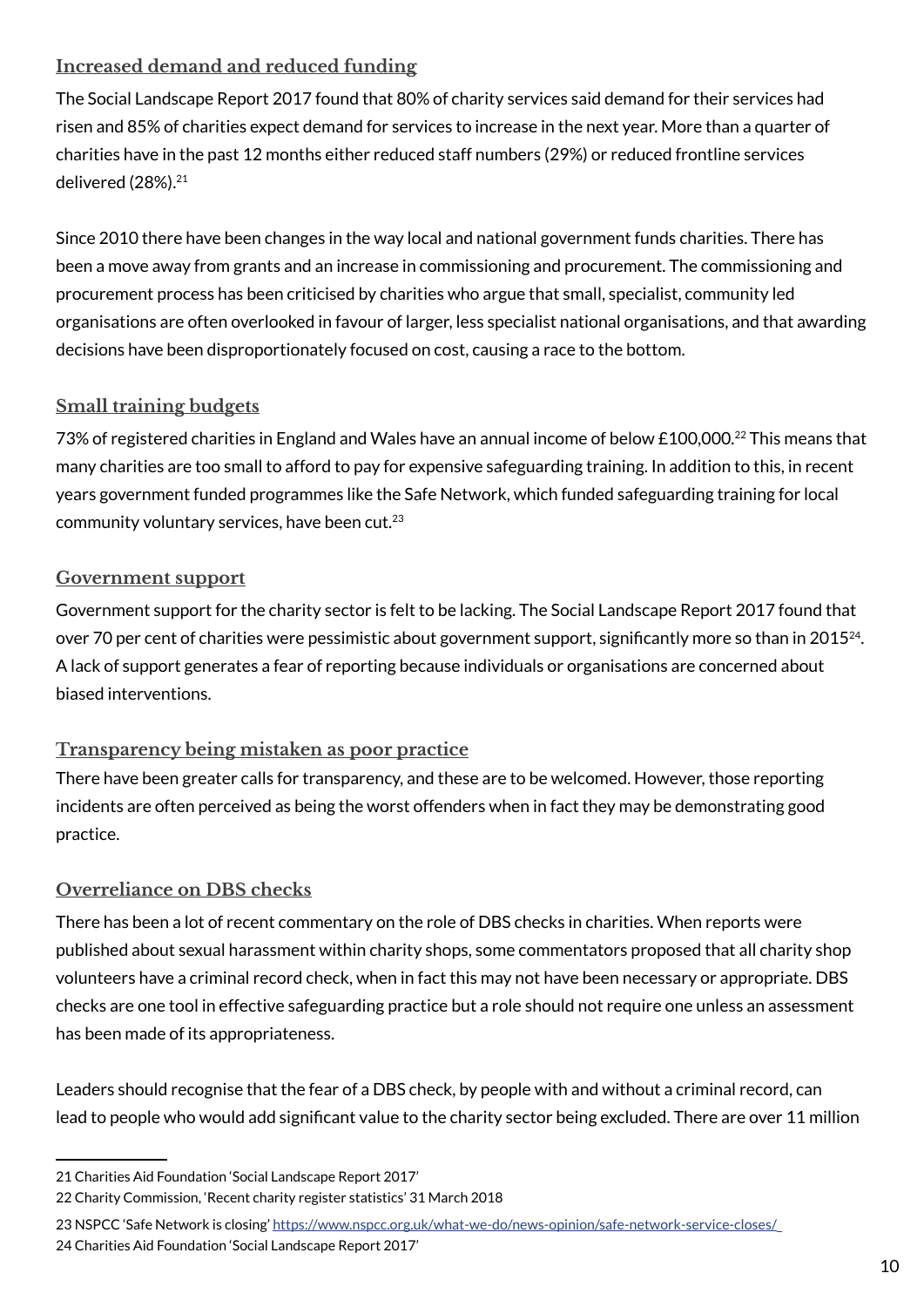people in the UK with a criminal record<sup>25</sup>, of those approximately 60,000 are barred from working with children and adults at risk<sup>26</sup>. Leaders should understand that in the majority of circumstances it is OK to hire someone with a criminal record.

#### **Prioritising 'hard' targets over 'soft' targets**

An understanding at board/trustee level of 'soft' values (like being transparent or genuinely beneficiary-led) having the same weight as 'hard' values (such as financial stability or growth/income). Trustees should be inducted to value both as equally important for them to deliver.

<sup>25</sup> Unlock [http://www.unlock.org.uk/policy-issues/key-facts/](http://www.unlock.org.uk/policy-issues/key-facts/%09)

<sup>26</sup> Unlock <http://hub.unlock.org.uk/knowledgebase/barring-2/>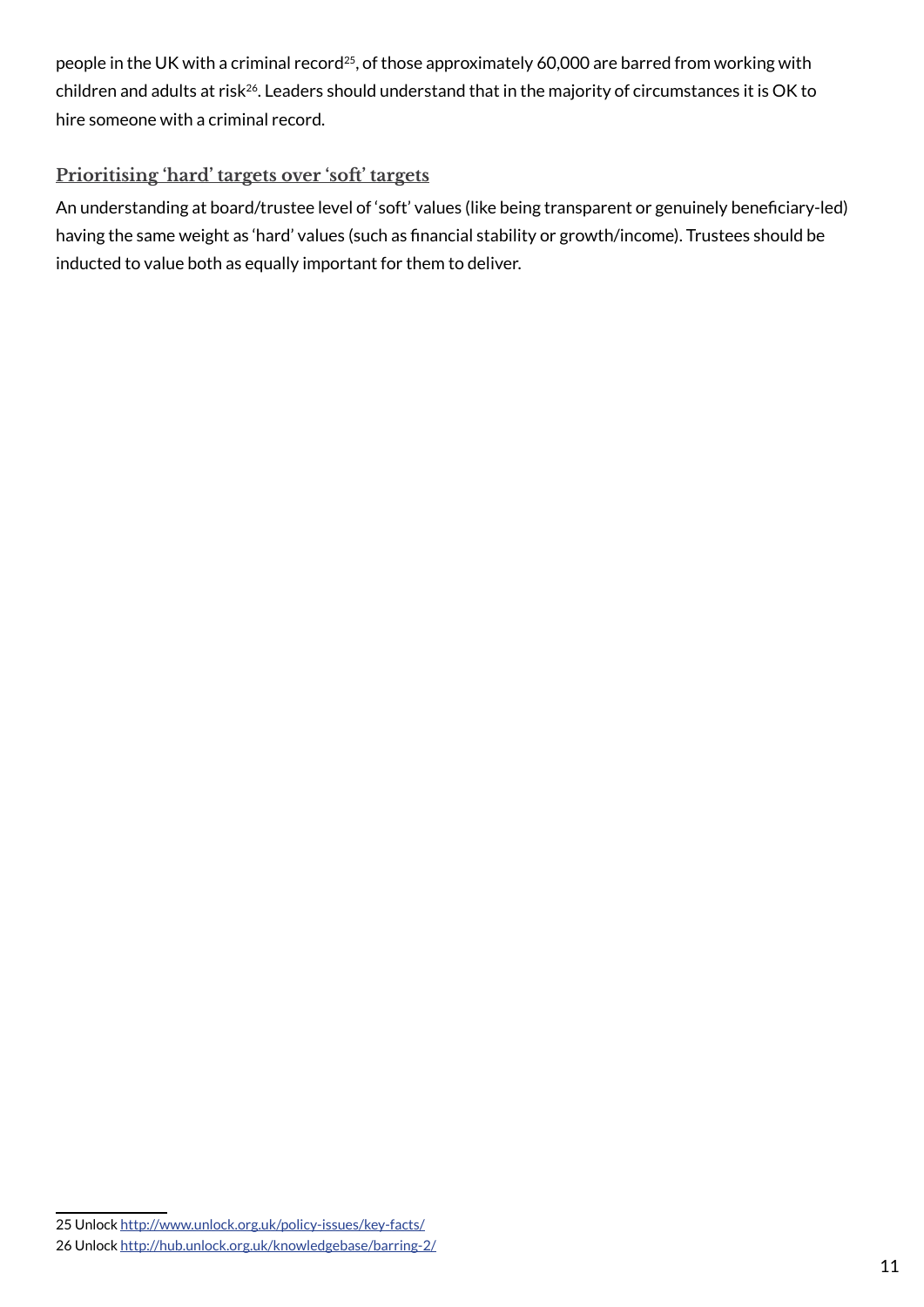## **Working towards better leadership together**

No charity leader can promise zero incidents but leaders can and should promise zero tolerance. Zero tolerance does not mean that every report of unacceptable behaviour results in dismissal. It means that reporting is encouraged and that every report is treated as credible, investigated appropriately and necessary action is taken. Ultimately leaders must have a relentless focus on the needs, views and wishes of the charity's beneficiaries.

However, as we have seen in the section on structural and organisational challenges, charities do not operate in isolation; they are heavily influenced by other agencies and actors that operate in the charitable space. Charity leaders should always demonstrate moral leadership but those around them should also operate in a way which recognises good leadership and does not reward poor leadership.

In order to achieve these objectives we have outlined the leadership behaviours and actions required of those working in and with the charity sector.

#### **Charity leaders can demonstrate good leadership by:**

1. Involving beneficiaries at all levels of the organisation from programme modelling to trusteeship

2. Making decisions based on the charity's values

3. Evaluating the charity's success on the impact of the work, not solely on efficiency, growth or financial sustainability

4. Creating a culture of continuous improvement by openly reflecting on mistakes and subsequent learning

5. Modelling the charity's values through their actions

6. Resourcing safeguarding initiatives appropriately

7. Setting a culture of zero tolerance

8. Connecting all elements of the organisation to creating a safe culture and safeguarding so that it does not stand alone and is seen as part of core business

9. Put in place measures to support people who report incidents and those who have been directly affected by unacceptable behaviour

#### **Funders can demonstrate leadership by:**

1. Making more funding available to cover administrative/core costs and publicly talking about the importance of doing so

2. Providing funding for leadership development courses, including values based leadership programmes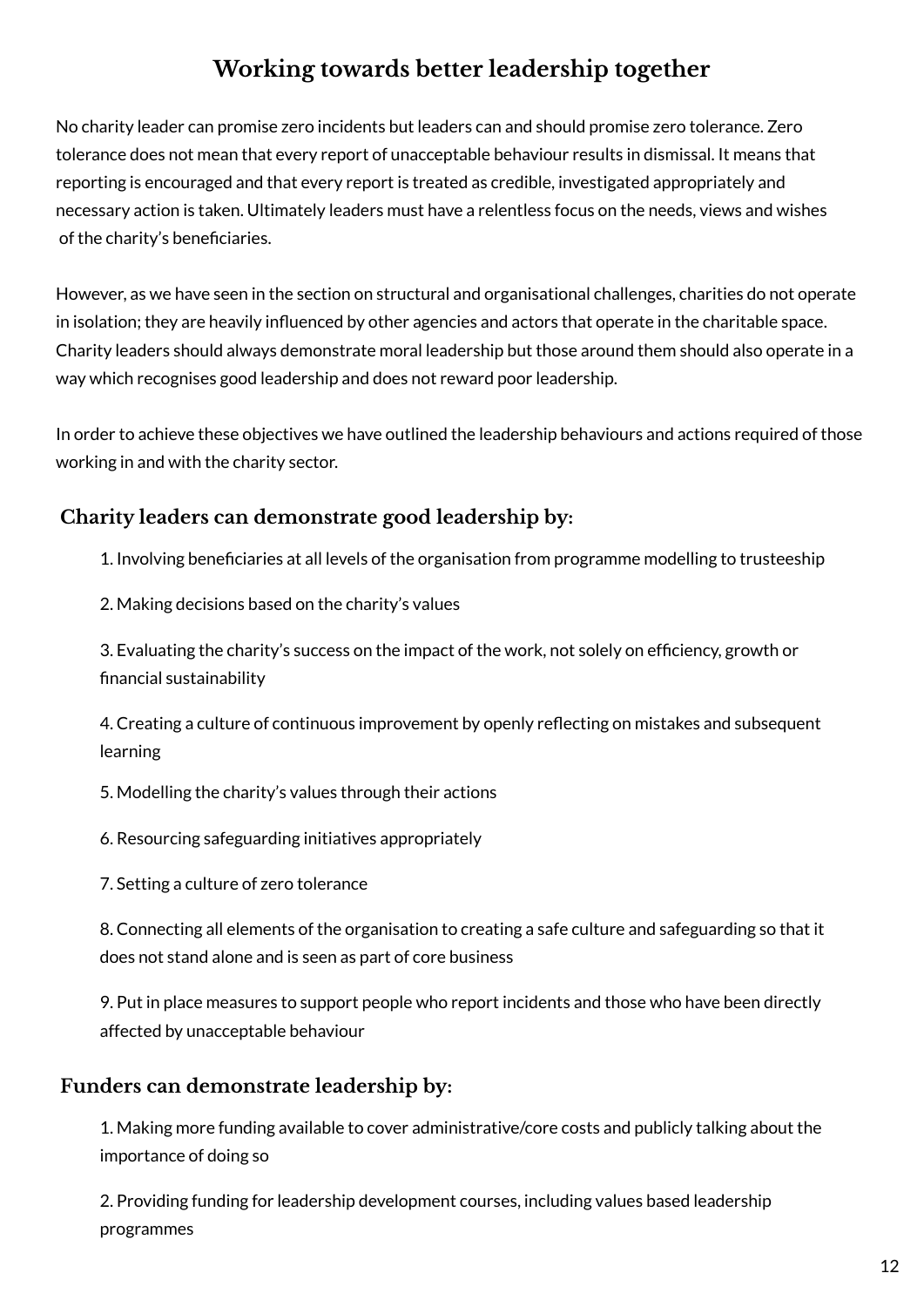3. Clearly setting out expectations in regards to safeguarding practice in funding agreements

4. Making evidence-based funding decisions directly informed by the needs of beneficiaries

#### **The government can demonstrate leadership by:**

1. Facilitating organisations working with each other through the creation of appropriate forums for the exchange of information on best practice and 'what works'

2. Building trust with charities by publicly supporting the need for charities to spend a proportion of money on administrative costs

3. Reinstating funding for safeguarding training support programmes like Safe Network. As 91% of charities are solely reliant on volunteers, these programmes should be free at the point of access

#### **The Charity Commission can demonstrate leadership by:**

1. Providing detailed advice to trustees about the expected safeguarding and HR activity and expected proportionate expenditure on such activity

- 2. Making it easier to report a concern about a charity
- 3. Taking action if safeguarding is found to be inadequate and explaining why
- 4. Promoting what works

#### **How do we achieve these objectives? Next steps**

This document outlines how leaders can create a safe organisational culture, the structural and sector specific challenges that can distance leaders from achieving best practice, and the actions that could help leaders overcome those challenges.

Following from this ACEVO recommends that a safeguarding centre for excellence is created as part of the civil society strategy. The centre should include the reinstating of the Safe Network training programme and the development of a programme of values led leadership training.

Further to this ACEVO recommends that research is commissioned to examine the state of leadership in the charity sector in order to understand how bullying cultures are created and sustained within charities, and what can be done to reduce the risk of them occurring. This research should centre the voices of those that have experienced harm.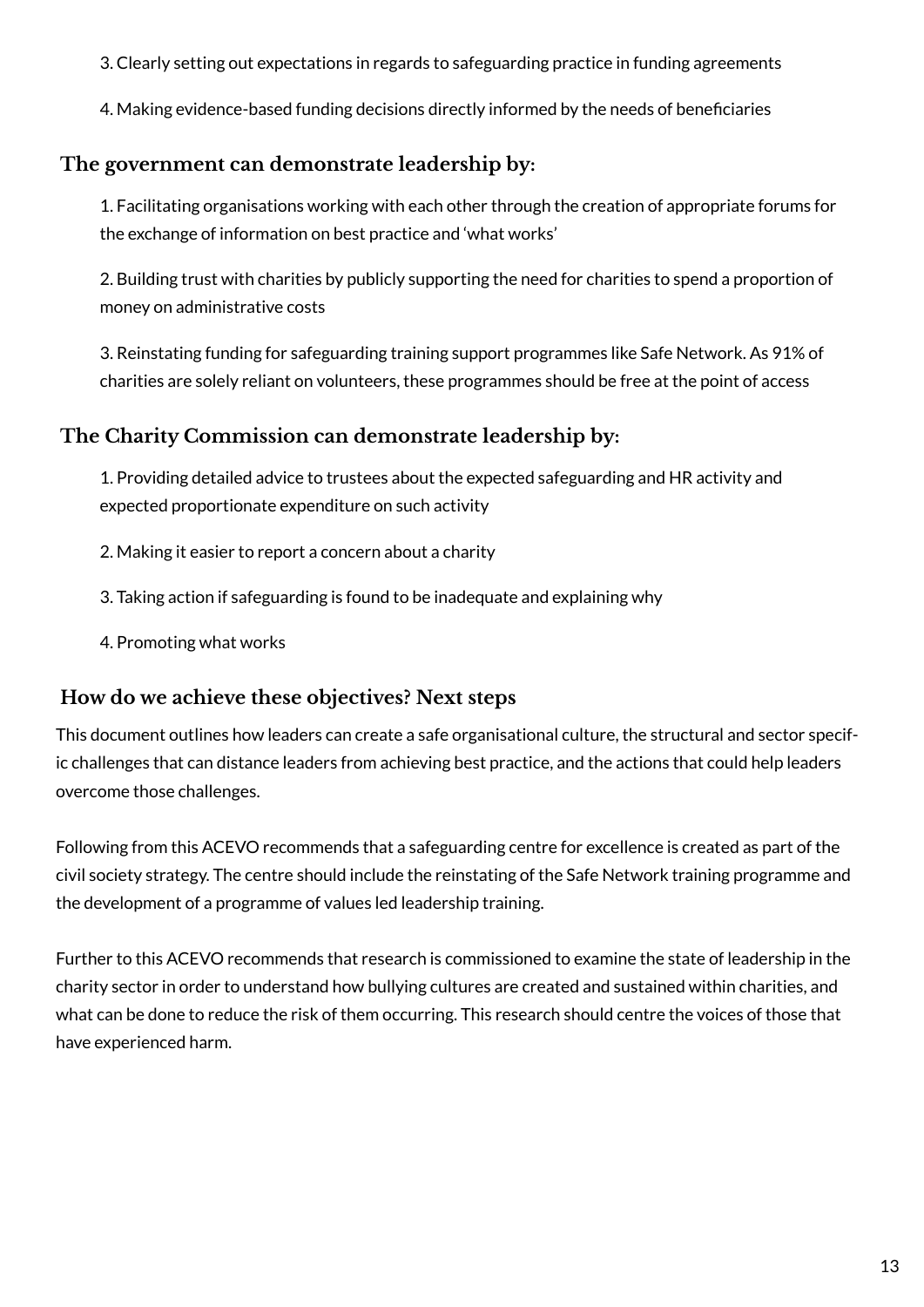## **Acknowledgements**

ACEVO would like to thank its members and the following people for their contributions to the development of this report:

Helen Baker, trustee, Association of Chairs Frances Brown, head of governance and chief executive's office, British Red Cross Christopher Stacey, co-director, Unlock Lizzie Walmsley, head of communications and external affairs, Small Charities Coalition